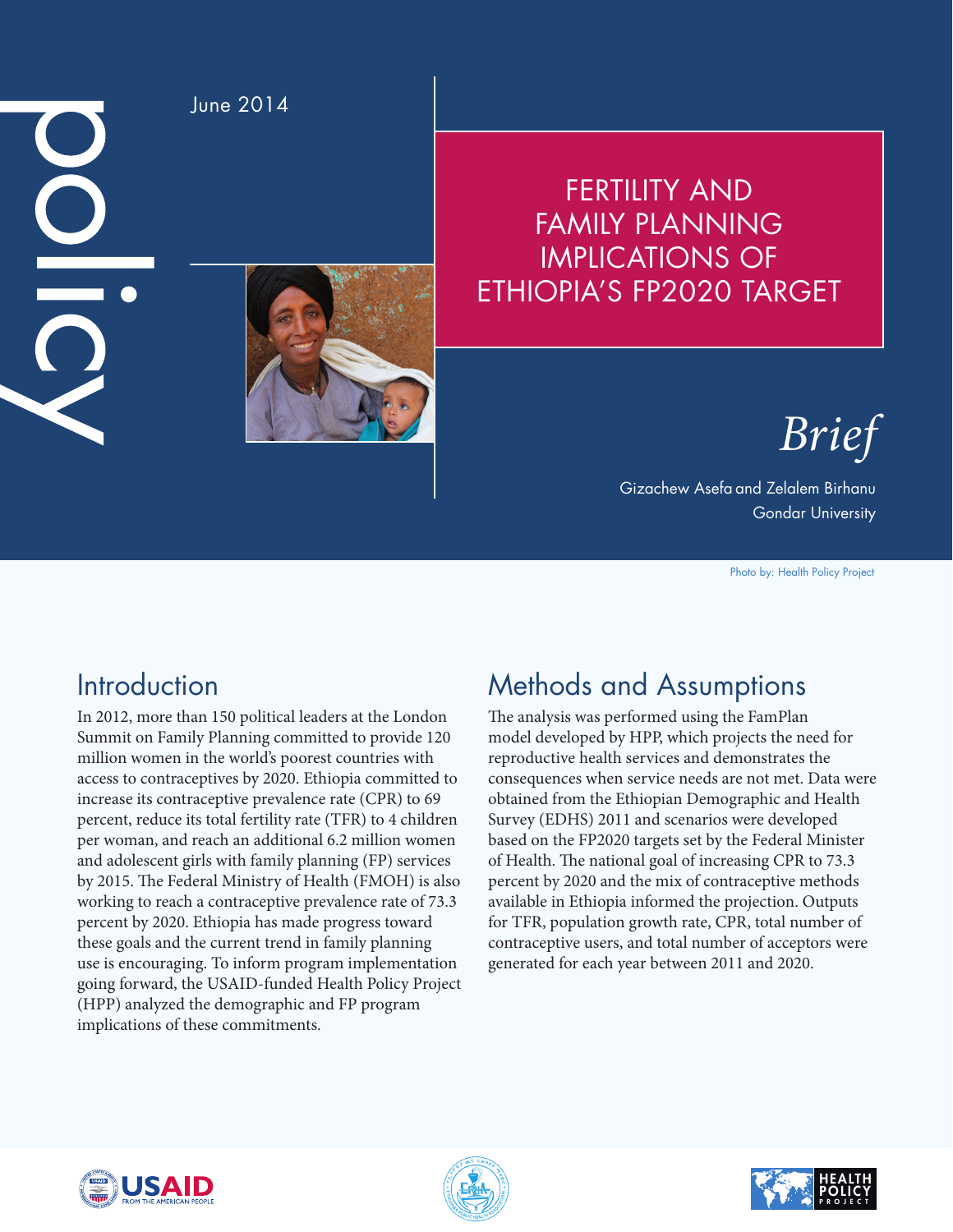# **Results**

### Contraceptive Prevalence Rate (CPR)

Ethiopia has seen a dramatic increase in CPR over the last decade, from a low of 8.2 percent in 2000 to 14.7 percent in 2005 and 28.6 percent in 2011—an average increase of 2 percent per year. The FMOH plans to reach a contraceptive prevalence rate of 73.3 percent by 2020. Projecting the expected trend is essential to help monitor progress toward achieving the country's FP2020 goals.

#### Figure 1. Trend of Contraceptive Prevalence Rate (CPR), 2011–2020



Figure 2. Trend of Total Fertility Rate (TFR), 2011–2020



Figure 3. Projected Population Growth Rate, 2011–2020



### **Total Fertility Rate**

The total fertility rate reached a high of 7.7 births per woman in the early 1990s before decreasing to 5.9 in 2000 and 4.8 in 2011. In the projected FP2020 CPR scenario, TFR would fall to 1.56 in 2020, contributing to slower population growth and lower dependency ratios. Near the end of the target period, the fertility rate will be below replacement level.

#### Annual Population Growth Rate

Figure 3 suggests that the population growth rate in Ethiopia peaked at 2.6 percent in 2011, and has declined since then. In the projected FP2020 CPR scenario, an annual population growth rate of less than 1 percent will be observed by 2020.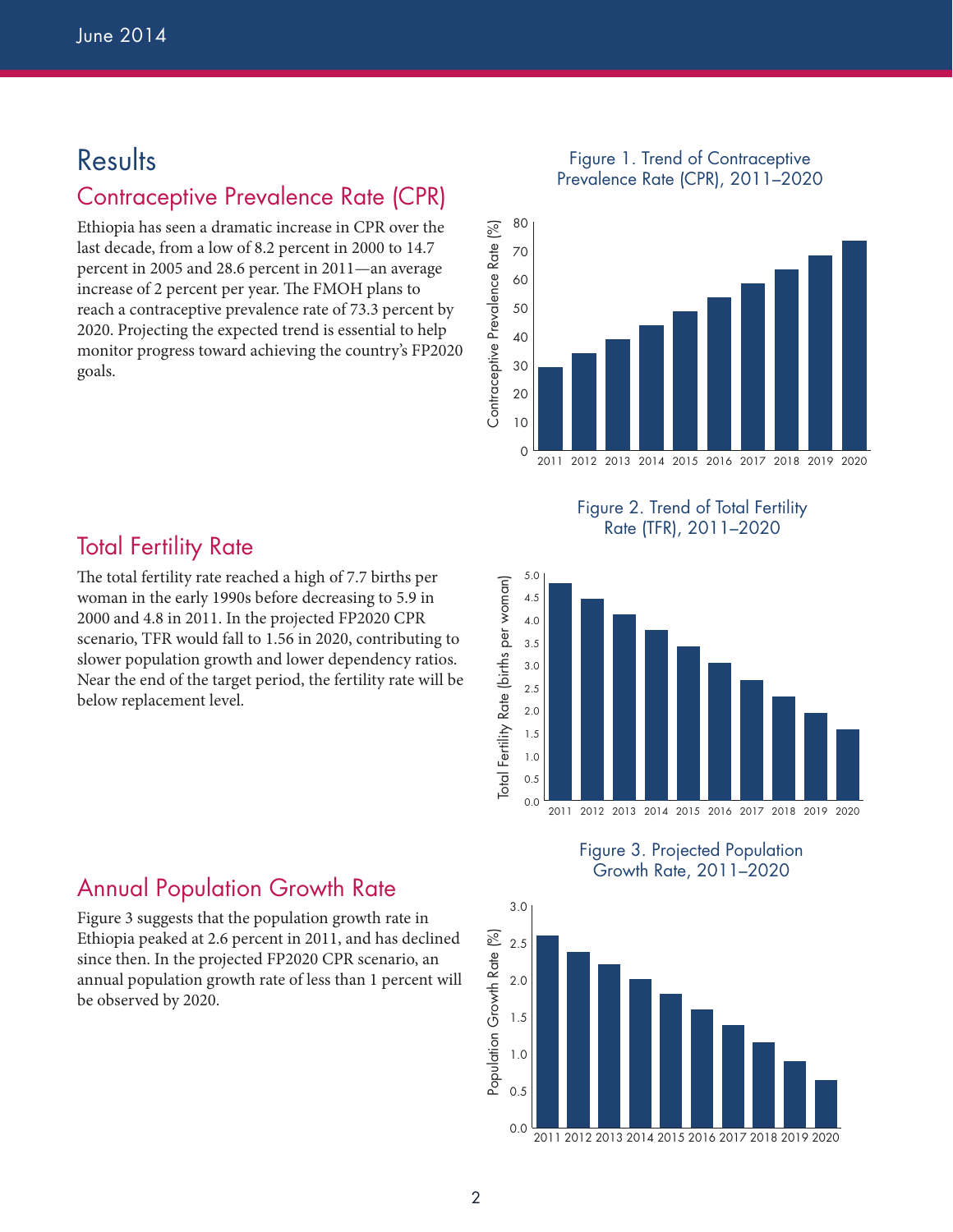### Contraceptive Users to be Recruited

The increases in CPR shown in Figure 1 will result from an increase in the number of women who voluntarily adopt family planning to limit or space their children. Around 2020, the total number of contraceptive users is projected to reach 11,885,401. Figure 4 shows a yearly increase in the number of women who practice family planning.



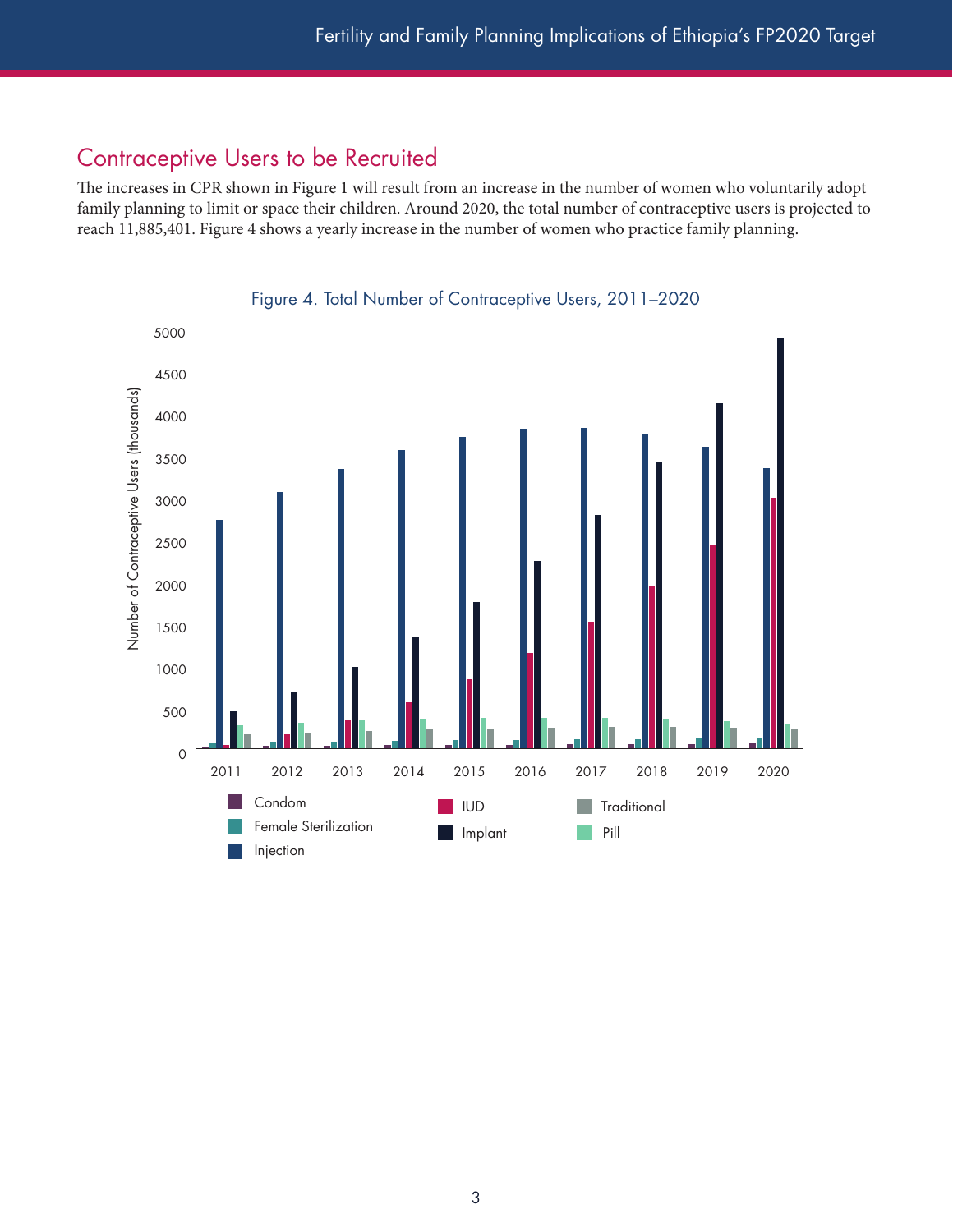

Figure 5. Trends of Contraceptive Acceptors, 2011–2020

### Trends of Contraceptive Acceptors

In FamPlan, acceptors are calculated only for long-term methods (intrauterine devices [IUDs], female sterilization, and implants) where acceptance requires specialized health services. One of the targets of Ethiopia's FP2020 plan is to improve the method mix by increasing the proportion of long-acting FP methods to 66 percent of the overall CPR by 2020. Figure 5 shows the sharp increase in new acceptors from 2011 to 2020 that is needed to reach the target. This indicates that more women must be recruited to use long-acting contraceptive methods.

### Under-five and Infant Mortality Rates

Family planning is one of the best interventions to reduce maternal and child morbidity and mortality. The projection in Figure 6 shows significant reductions in the under-five and infant mortality rates (U5MR and IMR) if Ethiopia achieves a 73.3 percent CPR by 2020.



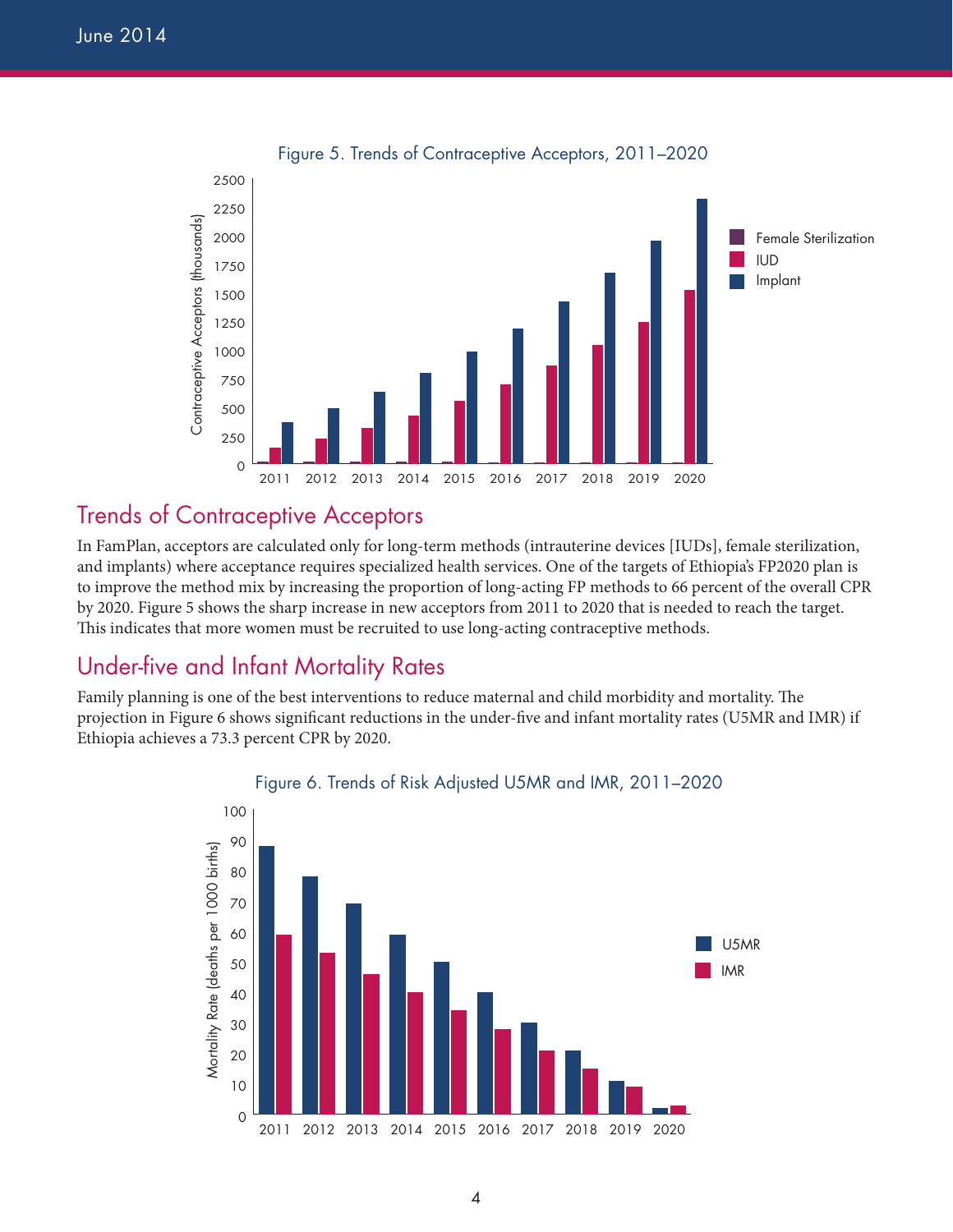### Projecting Contraceptive Commodities

To ensure contraceptive security, there is a need to accurately forecast the quantities and types of commodities required. Figure 7 shows estimated amounts of commodities needed in each couple year of protection (the total amount of protection conferred by all methods to all acceptors practicing FP for any length of time).